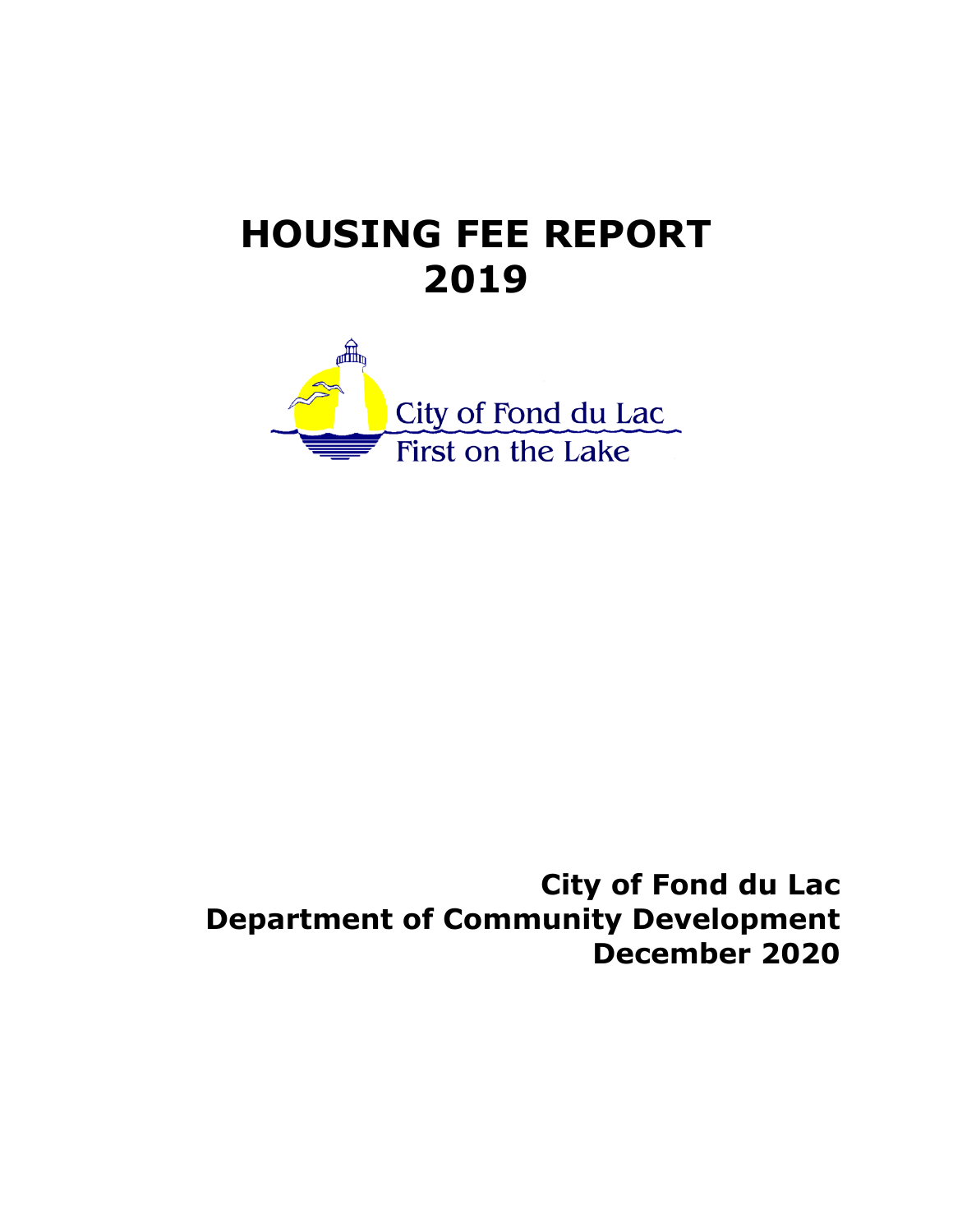# Contents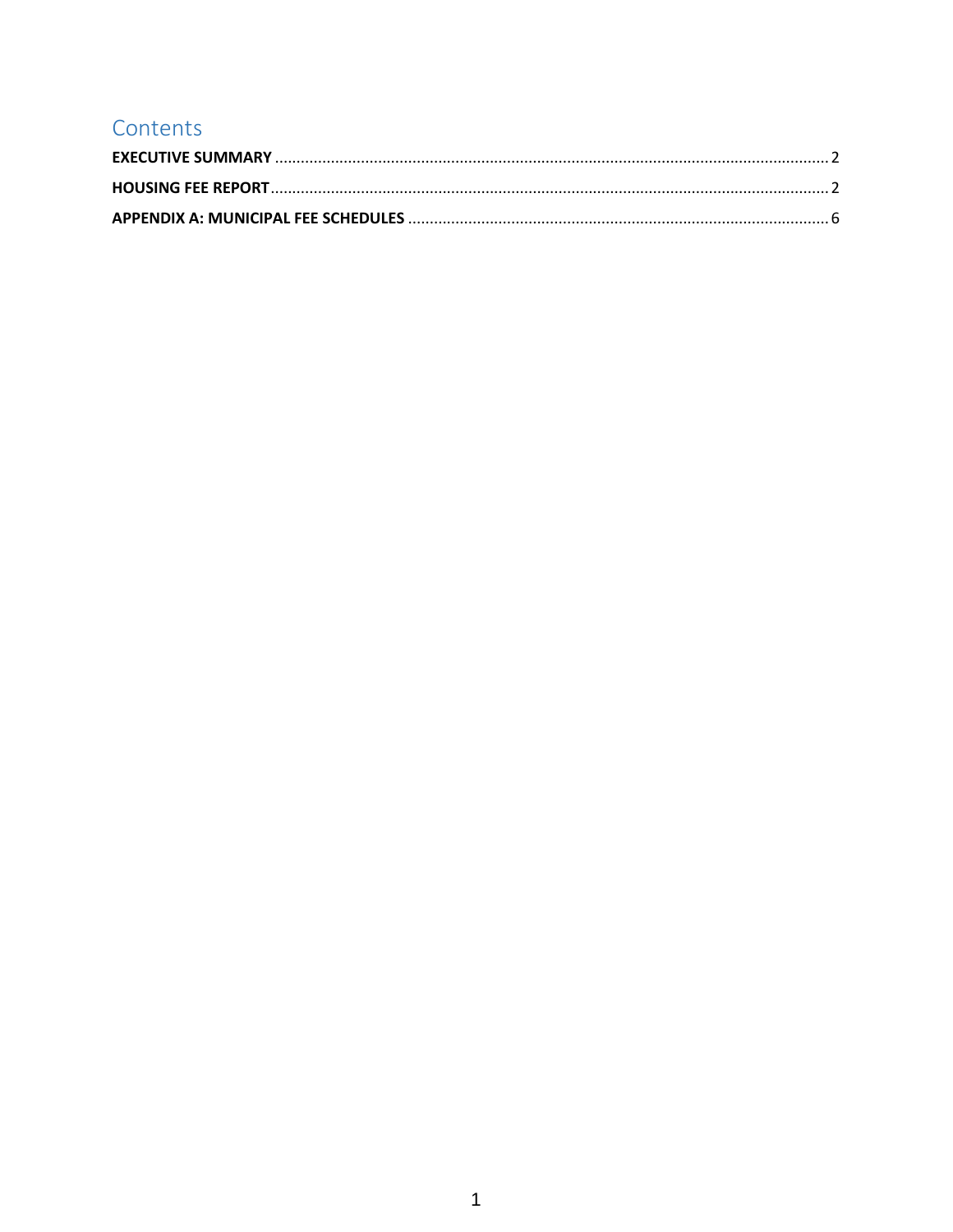#### <span id="page-2-0"></span>EXECUTIVE SUMMARY

In 2018, the Wisconsin State Legislature approved new legislation which requires villages and cities of 10,000 population or more to provide two separate annual reports related to housing affordability and housing fees in an effort to shed light and foster change on affordable housing issues across the state. Specifically, this document meets the requirements for Wis. Stats. 66. 10014 (Housing fee report) for the year 2019.

*This report was updated based upon the Housing Fee Report 2018, drafted in partnership with East Central Wisconsin Planning Commission.* 

#### <span id="page-2-1"></span>HOUSING FEE REPORT

Requirements of this report include the following elements:

- 1) In this section, "municipality" means a city or village with a population of 10,000 or more.
- 2) Not later than January 1, 2021, a municipality shall prepare a report of the municipality's residential development fees. The report shall contain all of the following:
	- a. Whether the municipality imposes any of the following fees or other requirements for purposes related to residential construction, remodeling, or development and, if so, the amount of each fee:
		- 1. Building permit fee.
		- 2. Impact fee.
		- 3. Park fee.
		- 4. Land dedication or fee in lieu of land dedication requirement.
		- 5. Plat approval fee.
		- 6. Storm water management fee.
		- 7. Water or sewer hook-up fee.
	- **b.** The total amount of fees under par. (a) that the municipality imposed for purposes related to residential construction, remodeling, or development in the prior year and an amount calculated by dividing the total amount of fees under this paragraph by the number of new residential dwelling units approved in the municipality in the prior year.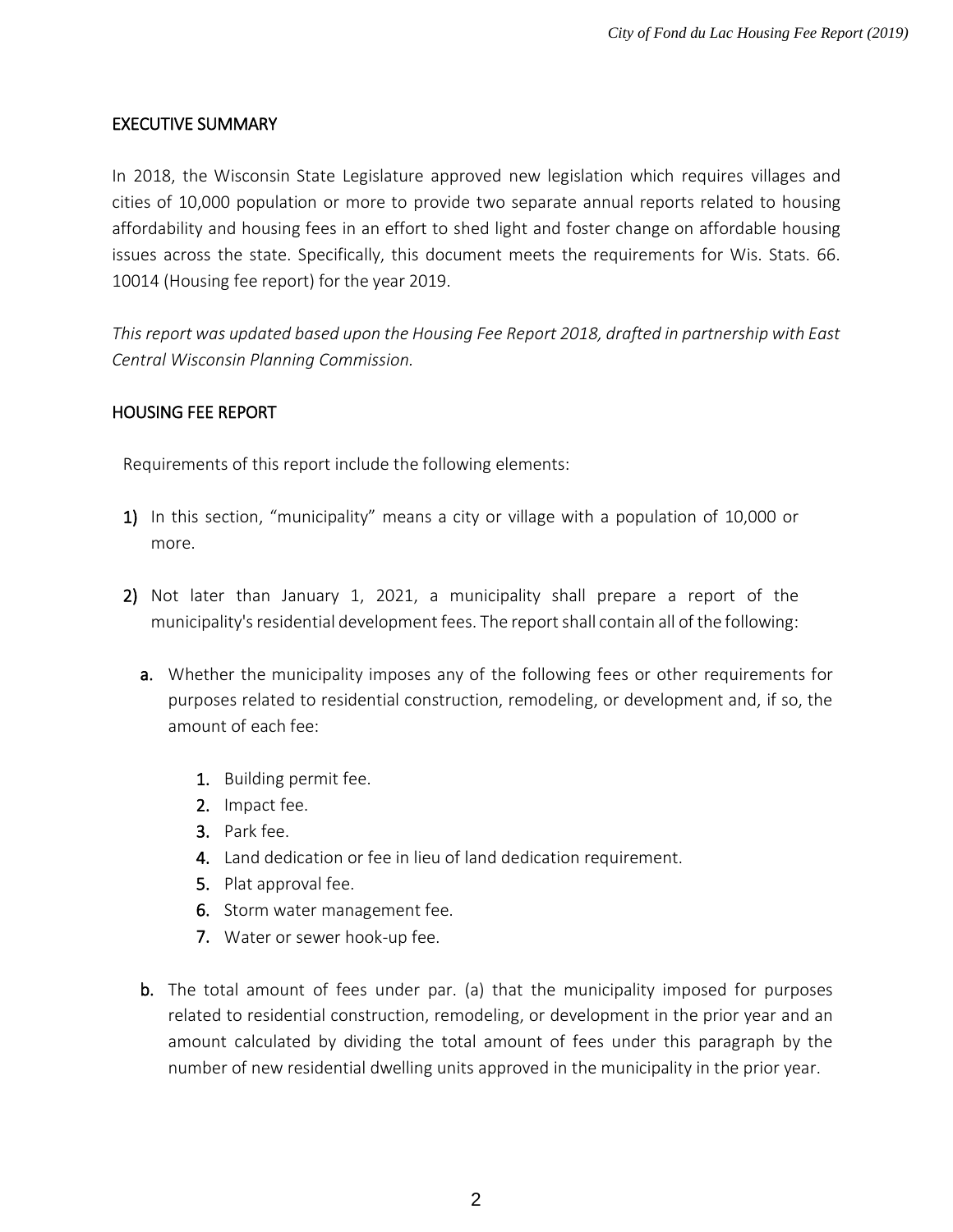#### 3)

- a. A municipality shall post the report under sub. (2) on the municipality's Internet site on a web page dedicated solely to the report and titled "New Housing Fee Report." If a municipality does not have an Internet site, the county in which the municipality is located shall post the information under this paragraph on its Internet site on a web page dedicated solely to development fee information for the municipality.
- b. A municipality shall provide a copy of the report under sub. (2) to each member of the governing body of the municipality.
- 4) If a fee or the amount of a fee under sub. (2) (a) is not properly posted as required under sub. (3) (a), the municipality may not charge the fee.

Part 2A: The City of Fond du Lac imposes the following fees or other requirements for purposes related to residential construction, remodeling, or development. Only fees the City sets/collects are included in this report. Fees set by others, such as sanitary and utility districts, county and etc., are not included in this report. While the City of Fond du Lac does require a permit and fee when on-site stormwater management is needed for the project in compliance with Wisconsin DNR regulations, it does not assess fees associated with stormwater management. In addition, the City charges a \$225 stormwater connection fee. A complete copy of the fee schedule is included in Appendix A. Table 1 lists the types and amounts of these fees:

|                                                                                                                                     |                 |              |                                                                              | $1901C + 3011C991C + 1000C1C$          |                                  |                                 |                                     |
|-------------------------------------------------------------------------------------------------------------------------------------|-----------------|--------------|------------------------------------------------------------------------------|----------------------------------------|----------------------------------|---------------------------------|-------------------------------------|
| <b>Building</b><br>permit fee<br>(new<br>construction<br>+ remodel<br>permits)                                                      | Impact<br>fee : | Park<br>fee. | Land<br>dedication<br>or fee in lieu<br>of land<br>dedication<br>requirement | Preliminary<br>Plat<br>Approval<br>fee | Final<br>Plat<br>Approval<br>fee | Stormwater<br>management<br>fee | Water or<br>sewer<br>hook-up<br>fee |
| $$90+$<br>\$0.14 per gross<br>square foot<br>$(new 1 & 2 -$<br>family);<br>Or \$0.25 per<br>gross square<br>foot (multi-<br>family) | N/A             | N/A          | \$400*                                                                       | $$500+$<br>\$20/Lot                    | $$400+$<br>$$10/$ Lot            | N/A                             | \$225                               |

#### Table 1: Schedule of Fees (2019)

\*Public Site Fee (per new dwelling unit)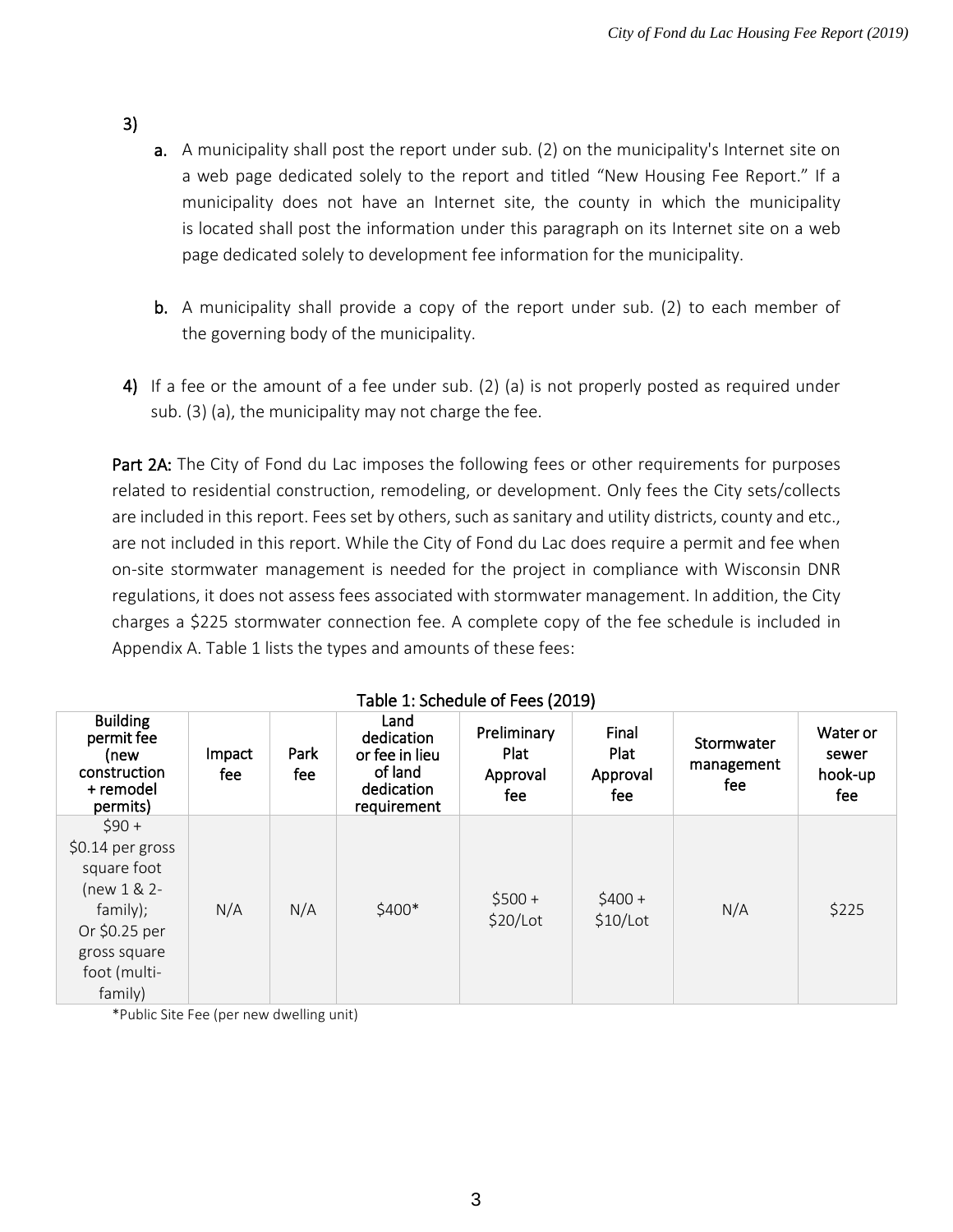Part 2B: The total amount of fees under Part A that the City of Fond du Lac imposed for purposes related to residential construction, remodeling, or development in the prior year is listed in Table 2. This table only includes building and remodeling 2019 permit fees. It does not include fees collected for electrical, plumbing, HVAC, and other permits.

| Table 2: Fees Collected (2019)                                                 |                                                                              |                                        |                                  |                                     |                            |
|--------------------------------------------------------------------------------|------------------------------------------------------------------------------|----------------------------------------|----------------------------------|-------------------------------------|----------------------------|
| <b>Building</b><br>permit fee<br>(new<br>construction<br>+ remodel<br>permits) | Land<br>dedication<br>or fee in lieu<br>of land<br>dedication<br>requirement | Preliminary<br>Plat<br>Approval<br>fee | Final<br>Plat<br>Approval<br>fee | Water or<br>sewer<br>hook-up<br>fee | Total<br>Fees<br>collected |
| \$174,385.06                                                                   | \$0.00                                                                       | \$0.00                                 | \$0.00                           | \$16,650.00                         | \$191,035.06               |

The 2019 average total fee cost for a new residential housing unit has been calculated by dividing the total amount of fees collected by the number of new residential dwelling units approved in the City in the prior year (Table 3).

| Single Family         | 2-Family Building | Multi-Family          | Mobile Home | Total |
|-----------------------|-------------------|-----------------------|-------------|-------|
| <b>Building Units</b> | Jnits             | <b>Building Units</b> | Jnits       |       |
|                       |                   |                       |             | 150   |

## Calculation:  $$191,035.06 \div 150 = $1,273.57$

In 2019, the City of Fond du Lac collected \$1,273.57 in fees for each new residential dwelling unit approved within the municipality.

Remodeling projects do not typically include the following fees: impact, park, land dedication or fee in lieu of land dedication requirement, preliminary plat approval, final plat approval, stormwater management, and water and sewer hookup. In 2019, the City collected \$121,853.50 in remodeling fees.

## Calculation: (\$191,035.06 - \$121,853.50) ÷ 150 = \$461.21

The 2019 average total cost of each new residential dwelling unit, minus remodeling building fees were about \$461.

Lastly, it should be noted that with the recent trend of creating mixed use developments (i.e. first floor retail and upper story apartments), many such projects are dealt with under commercial land development procedures. As such residential units associated with these projects are not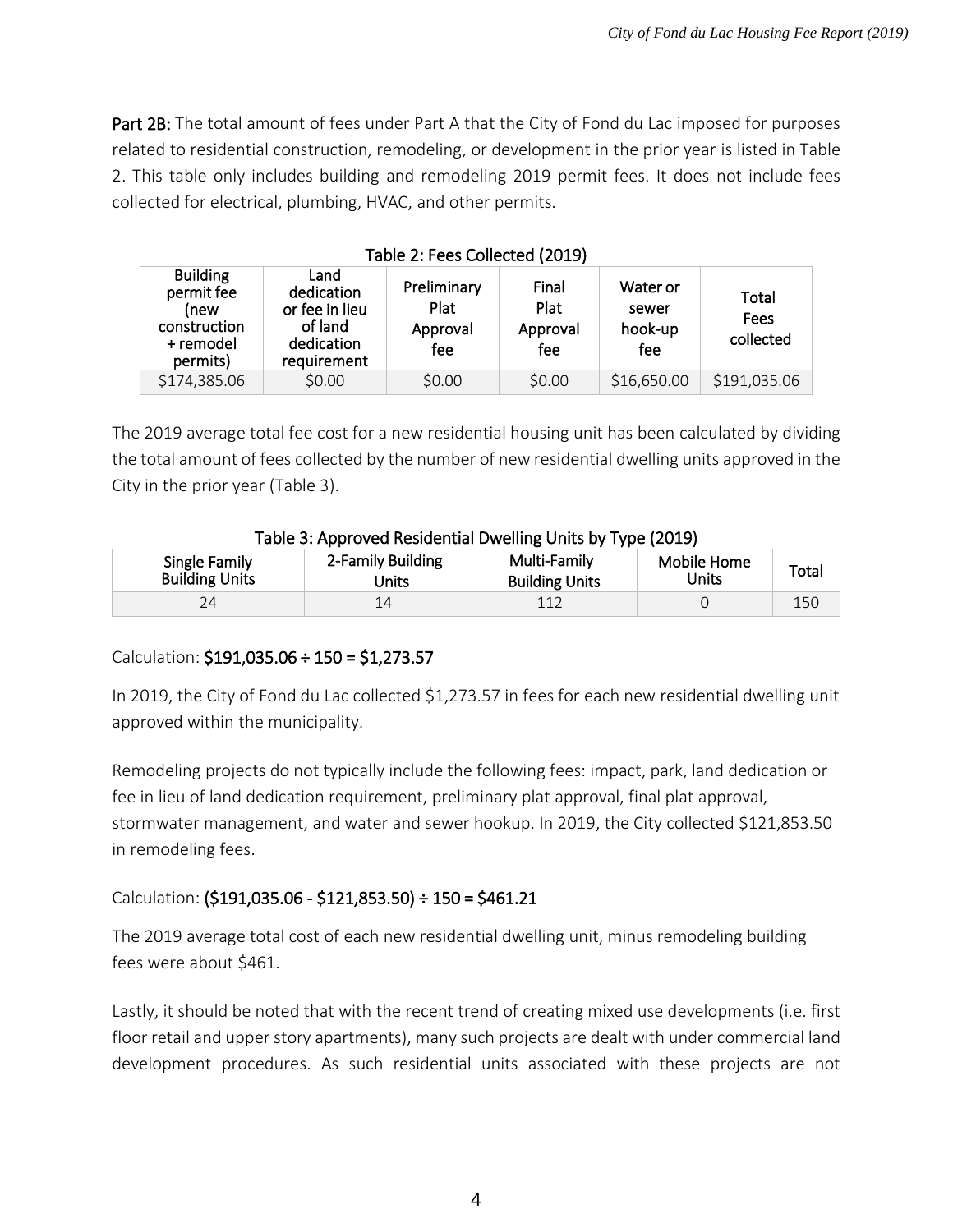considered in this report's platting and permitting data. This also has the effect of increasing the "cost per approved residential unit" as shown in Table 3.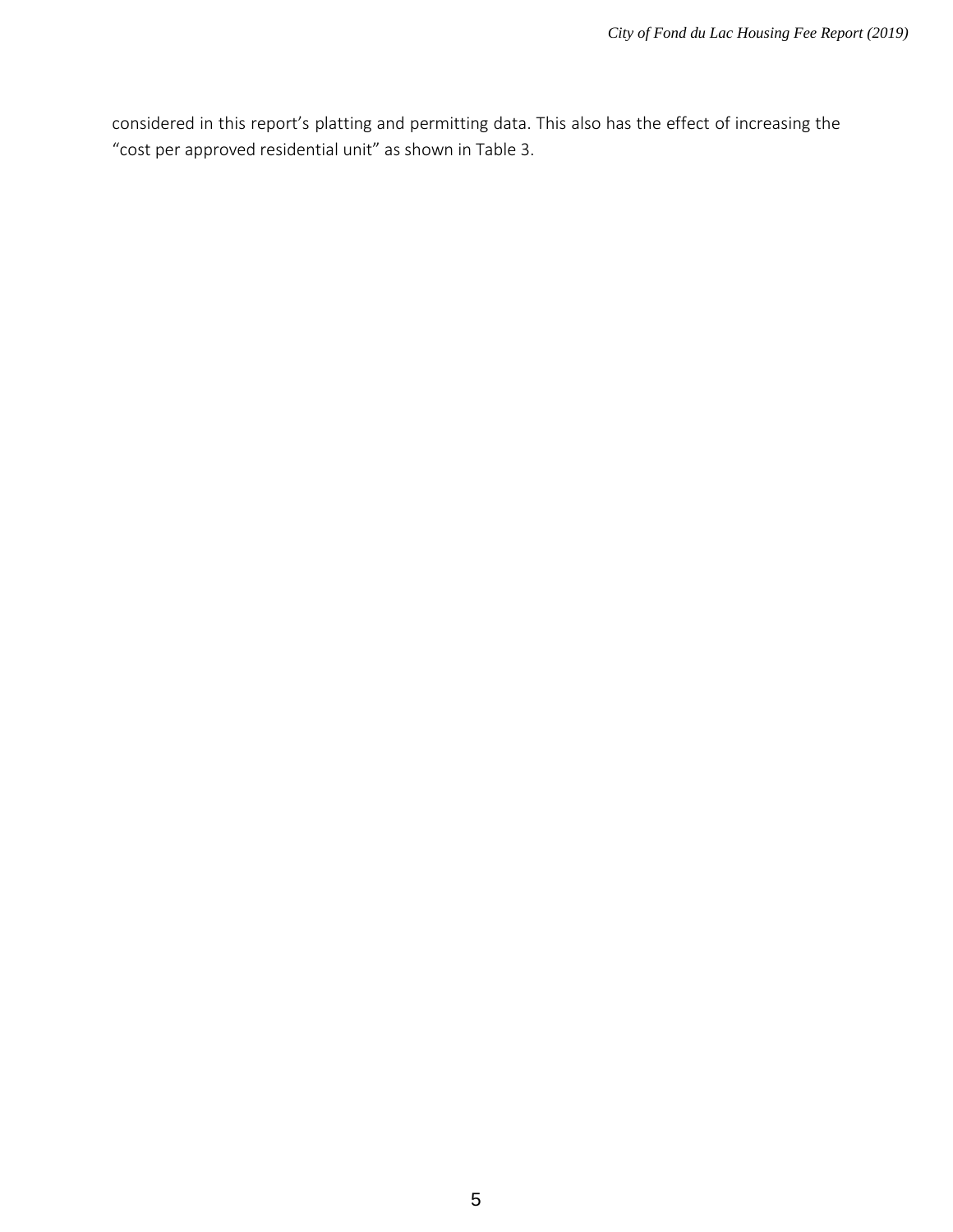<span id="page-6-0"></span>APPENDIX A: MUNICIPAL FEE SCHEDULES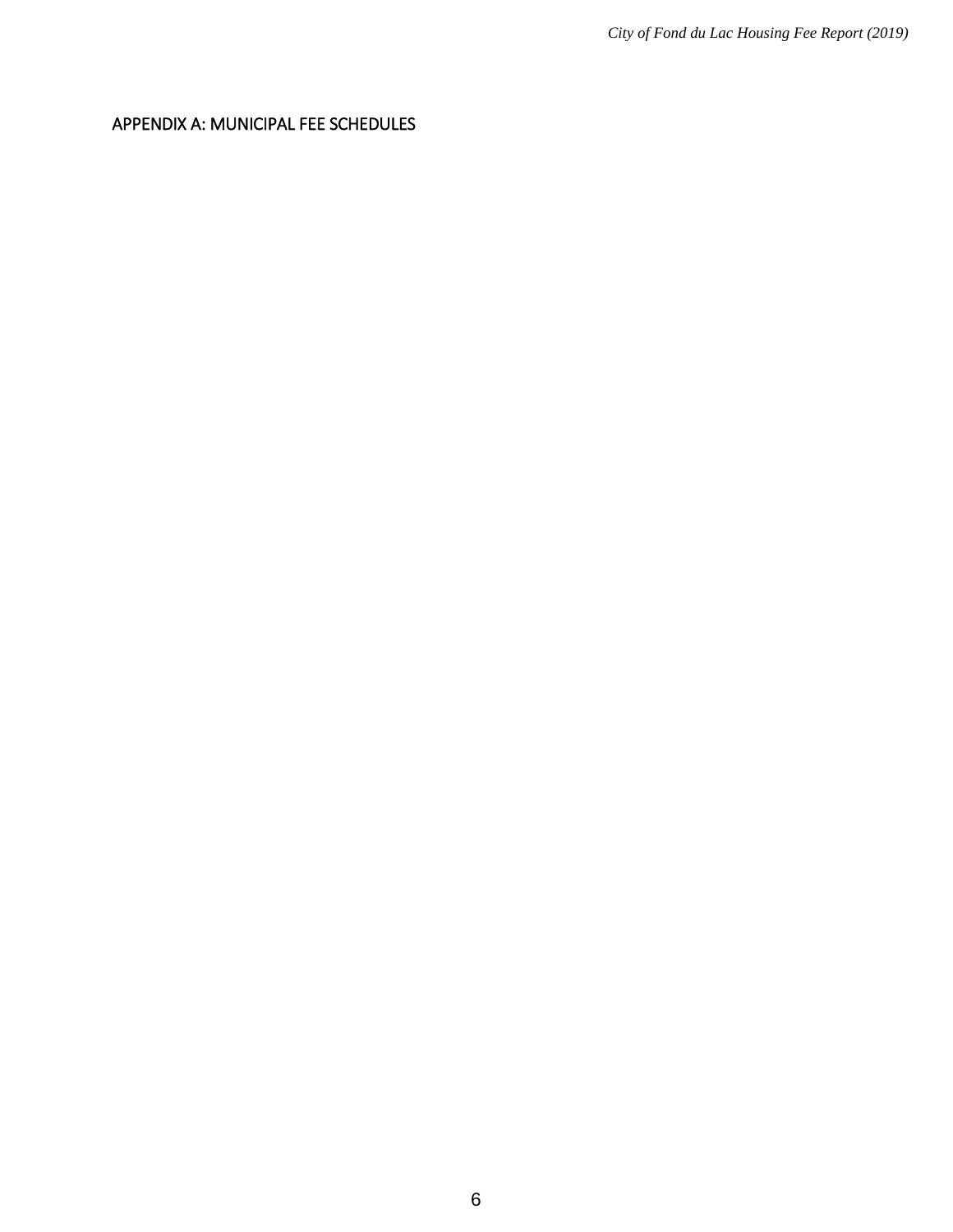# **City of Fond du Lac - Inspections Fee Schedule - 2019 Adopted EXHIBIT B**

| <b>Building Permit Fee Schedule</b>                                                                        |                           | <b>Project Deposit</b>                                               |                                      |  |
|------------------------------------------------------------------------------------------------------------|---------------------------|----------------------------------------------------------------------|--------------------------------------|--|
| New 1 & 2-Family Dwellings, New Accessory                                                                  | Per gross square          | 1 & 2-Family Dwellings, Garages, Additions                           | \$1,000                              |  |
| Structures (*Fee includes: building permit, erosion<br>control plan review, erosion Control). Gross area = | foot                      | Multifamily:                                                         | \$1,000 plus \$200/d.u. over 2 units |  |
| finished & unfinished floor area of house/                                                                 | \$0.14                    | Demolition- Commercial/Industrial                                    | Minimum \$1,000                      |  |
| garage/enclosed porches/decks/stoops)                                                                      |                           | Commercial/Industrial Valuation (job cost):                          | 1% of job cost                       |  |
|                                                                                                            |                           | Maximun Project Deposit to be capped at \$15,000                     |                                      |  |
|                                                                                                            |                           | Moving                                                               |                                      |  |
|                                                                                                            |                           | Moving Permits: Up to 500 square feet                                | \$95                                 |  |
| Commercial/Industrial - New and Addition                                                                   | \$0.25                    | Over 500 square feet                                                 | \$160                                |  |
| Multi-Family - New and Addition                                                                            | \$0.25                    | Police Escort Fee                                                    | \$150                                |  |
| All New Structures or Additions mininum permit fee \$90                                                    |                           | *Cash Deposits:                                                      |                                      |  |
| Alterations to-commercial/industrial/multifamily building, residential,                                    |                           | Deposit for completion of site improvements: \$2.00/sq. ft. of gross |                                      |  |
| garage, permanent swimming pool, awning/canopy, converting or adding to                                    |                           | building area.                                                       |                                      |  |
| a parking lot with pavement/concrete                                                                       |                           | Deposit for moving house                                             | \$7,500                              |  |
| Valuation (Job Cost): \$0-300                                                                              | \$25                      | Deposit for moving garage                                            | \$500                                |  |
| \$301-1,000                                                                                                | \$39                      | *Payment required prior to issuance of moving permit.                |                                      |  |
| \$1,001-2,000                                                                                              | \$45                      | <b>Wrecking/Demolition</b>                                           |                                      |  |
| \$2,001-3,000                                                                                              | \$52                      | <b>Interior Demolition</b>                                           | \$25                                 |  |
| \$3,001-4,000                                                                                              | \$58                      | <b>Residential Garages</b>                                           | \$40                                 |  |
| \$4,001-5,000                                                                                              | \$65                      | 1 & 2 family Dwellings (Includes sewer/water disconnect)             | \$200                                |  |
| \$5,001-6,000                                                                                              | \$71                      | All Others (Includes sewer/water disconnect)                         | \$300                                |  |
| \$6,001-7,000                                                                                              | \$78                      | Other                                                                |                                      |  |
| \$7,001-8,000                                                                                              | \$84                      | Mobile Home Permit                                                   | \$80                                 |  |
| \$8,001-9,000                                                                                              | \$91                      | Public Site Fee (per new dwelling unit)                              | \$400                                |  |
| \$9,001-10,000                                                                                             | \$97                      | <b>Rooming Houses</b>                                                | \$150                                |  |
| Over \$10,000 Commercial-Industrial: Fee plus                                                              |                           | Street trees (New Dwellings and Structures only)                     | \$225.00                             |  |
| \$7.00 per each \$1,000 over \$10,000                                                                      | $$97+$                    | Tax per street tree                                                  | \$12.38                              |  |
| Over \$10,000 Residential: Fee plus<br>\$4.00 per each \$1,000 over \$10,000                               | $$97+$                    | Non-fuel Storage Tank Above/Underground<br>Per 1000 gallons          | \$30                                 |  |
| Plan Exam: New 1 & 2-Family Dwelling                                                                       | \$150                     | Minimum fee less than 1000 gallons                                   | \$30                                 |  |
| Plan Exam: 1 & 2-Family Dwelling (Add/Alt)                                                                 | \$98                      | Re-inspection fees per trip                                          | \$50                                 |  |
| Plan Exam: Residential Garages, Decks,                                                                     |                           | <b>Petitions</b>                                                     |                                      |  |
| <b>Accessory Structures</b>                                                                                | \$40                      | Variance Petition - Single Family                                    | \$100                                |  |
| Plan Exam: Commercial-Refer to Dept. of Safety & Professioanl Services Schedule                            |                           | Variance Petition - All Other                                        | \$300                                |  |
| Plan Exam: Commercial-Industrial Minor Alterations                                                         |                           | <b>Special Use Permit</b><br>\$300                                   |                                      |  |
|                                                                                                            | \$50/hour, 1-hour minimum | Code Amendment                                                       | \$300                                |  |
| Plan Exam: New Sign                                                                                        | \$39                      | Privilege in the Street                                              | \$150                                |  |
| Early Start Permit: Footing & Foundation                                                                   |                           | <b>Other Appeal</b>                                                  | \$150                                |  |
| <b>UDC</b>                                                                                                 | \$145                     | Rezoning                                                             |                                      |  |
| Commercial                                                                                                 | \$430                     | Agriculture to Single Family Residential                             |                                      |  |
| Wisconsin Uniform Building Permit Seal                                                                     |                           | (+\$25/acre or portion over 1 acre)                                  | $$250+$                              |  |
| (1 & 2 Family Dwelling) Refer to Dept. of Safety & Professioanl Services Schedule                          |                           | Office, Commercial or Industrial                                     |                                      |  |
| Fences                                                                                                     |                           | (+\$25/acre or portion over 1 acre)                                  | $$300+$                              |  |
| <b>Residential Fence permit</b>                                                                            | \$50                      | Downzoning                                                           | \$200                                |  |
| <b>Commercial Fence permit</b>                                                                             | \$75                      | Single Family to Multifamily Residential                             |                                      |  |
| <b>Signs</b>                                                                                               |                           | (+\$25/acre or portion over 1 acre)                                  | $$300+$                              |  |
| Plan Exam: New Sign                                                                                        | \$39                      | <b>Site Plan Review</b>                                              |                                      |  |
| Permanent Sign Permits-\$25 base fee plus \$1 per SFT of sign                                              | $$25+$                    | Site Plan Review                                                     | \$250                                |  |
| <b>Temporary Sign Permit</b>                                                                               | \$25                      | Commercial/Industrial > 10,000 sf                                    | \$500                                |  |
| <b>Temporary Land Use</b>                                                                                  |                           | Multi-Family > 8 units                                               | \$500                                |  |
| Temporary Land Use (tents, sales trailer or structure) Includes 1 banner                                   |                           | Administrative Plan Review                                           | \$50                                 |  |
| 0-1000 SFT                                                                                                 | \$50                      | Mobile Co-Location                                                   | \$150                                |  |
| 1001-3000 SFT                                                                                              | \$150                     |                                                                      |                                      |  |
| Greater than 3001 SFT                                                                                      | \$200                     |                                                                      |                                      |  |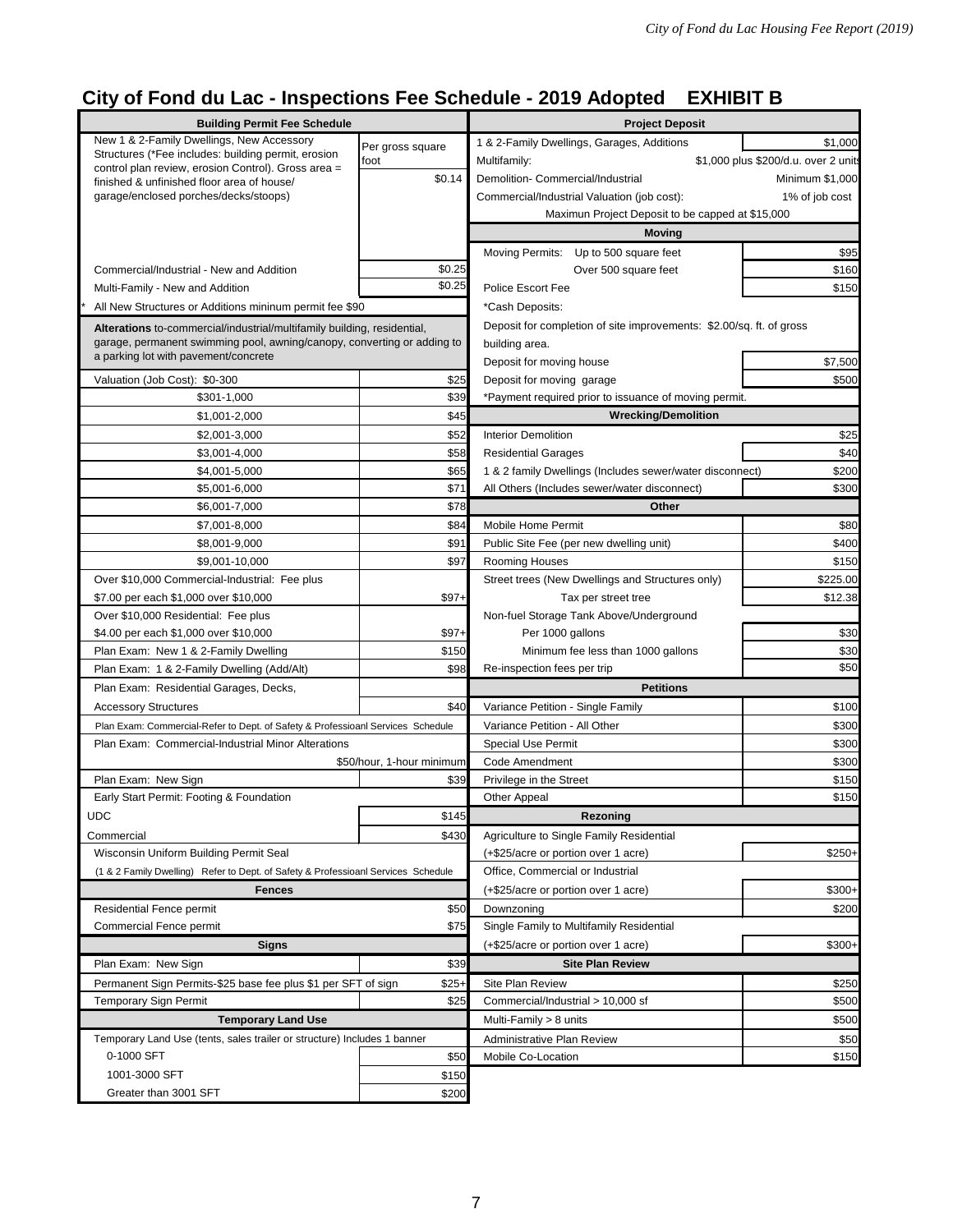# **City of Fond du Lac - Inspections Fee Schedule - 2019 Adopted EXHIBIT B (Cont.)**

| <b>Occupancy Permit Fee Schedule</b>             |                | <b>Plumbing Permit Fee Schedule</b>                                           |                                  |  |
|--------------------------------------------------|----------------|-------------------------------------------------------------------------------|----------------------------------|--|
| Multifamily Dwelling (each unit)                 | \$40           | <b>New or Additions Residential Plumbing</b>                                  |                                  |  |
| 1 & 2-Family Dwelling/Additions & Alterations    | \$40           | Sanitary Sewer Hook-up                                                        | \$225                            |  |
| Commercial & Industrial                          | \$225          | Storm Sewer Hook-up                                                           | \$225                            |  |
| Change of Tenant Occupancy Inspection            | \$85           | Storm Water piping not connected to Storm Sewer                               | \$50                             |  |
| <b>HVAC &amp; Electrical Fee Schedule</b>        |                | <b>Water Service Connection</b>                                               | \$50                             |  |
| $$0 - $500$                                      | \$30           | <b>Water Meter</b>                                                            | \$10                             |  |
| $$501 - $2,000$                                  | \$75           | <b>Plumbing Fixture(s)</b>                                                    | \$25 plus                        |  |
| \$2,001-10,000 valuation. Fee (\$75) + \$10/1000 | $$75+$         |                                                                               | Gross area per Square Foot \$.06 |  |
| or part thereof over \$2,000                     |                | <b>Residential Plumbing Existing Replacement</b>                              |                                  |  |
| Over \$10,001- Fee (\$295) + \$11.00/1000        | \$295+         | Residential Remodel - Install a new fixture - same as replacement             |                                  |  |
| or part thereof over \$10,000                    |                | Replace existing fixture, same location                                       | \$20                             |  |
| HVAC over \$25,000-Fee (\$450) + 14/1000         | \$450+         | Each additional fixture, same location                                        | \$10                             |  |
| or part thereof over \$25,000                    |                | <b>Commercial Plumbing Plan Review</b>                                        |                                  |  |
| New Single Family Residence Electrical*          | \$200          | Plumbing Plan Exam: Refer to Dept. of Safety & Professioanl Services Schedule |                                  |  |
| New Two-Family Residence Electrical*             | \$300          | New or Additions Commercial or Industrial                                     |                                  |  |
| *Fee includes temporary electrical service.      |                | Sanitary Sewer Hook-up                                                        | \$450                            |  |
| <b>Annual Electrical Permit</b>                  | \$360          | Storm Sewer Hook-up                                                           | \$450                            |  |
| <b>Facilities Maintenance Wiring License</b>     | \$35           | Storm Water piping not connected to Storm Sewer                               | \$100                            |  |
| License & Certificate Examination                | \$35           | <b>Water Service Connection</b>                                               | \$250                            |  |
| Weights & Measures/Sealer Fee Schedule           |                | <b>Water Meter</b>                                                            | \$10                             |  |
| Gasoline pump inspection (per unit)              | \$38           | <b>Plumbing Fixture(s)</b>                                                    | \$50 plus                        |  |
| Scale inspection (per scale)                     | \$24           | Industrial or Warehouses-Gross area per Square Foot \$.06                     |                                  |  |
| Scanner (per scanner)                            | \$24           | Other Commerical buildings-Gross area per Square Foot \$.10                   |                                  |  |
| Admin Fee (per site)                             | \$45           | <b>Commercial or Industrial Plumbing Existing Replacement</b>                 |                                  |  |
| Seasonal Farmers Market (per scale)              | \$10           | Alterations - install a new fixture - same as replacement                     |                                  |  |
| <b>Assessment Valuation Inspection Fee</b>       |                | Replace existing fixture, same location                                       |                                  |  |
| Mobile Homes (New)                               | \$30           | Each additional fixture, same location                                        | \$15                             |  |
| <b>New Construction - Residential</b>            | \$.05/sq. ft.  | Sewer/Storm/Water Service Repair                                              |                                  |  |
| New Construction - Commercial                    | \$.07/sq. ft.  | Sewer Repair/Relay - All                                                      | \$100                            |  |
| Remodeling - Residential                         |                | Sewer Disconnect - All                                                        | \$100                            |  |
| First \$10,000                                   | \$20           | Water Service Repair                                                          | \$50                             |  |
| Over \$10,000                                    | \$1.00/\$1,000 | Storm Sewer Repair                                                            | \$50                             |  |
| Remodeling - Commercial                          |                | <b>Fire Protection/Sprinklers</b>                                             |                                  |  |
| First \$10,000                                   | \$25           | Less than 20 Sprinklers                                                       | \$50                             |  |
| Over \$10,000                                    | \$1.00/\$1,000 | Up to \$50,000 value                                                          | \$145                            |  |
|                                                  |                | \$50,001-\$100,000                                                            | \$175                            |  |
|                                                  |                | Over \$100,000                                                                | \$215                            |  |
|                                                  |                |                                                                               |                                  |  |
|                                                  |                | *** All permits have a minimum fee of \$25.00***                              |                                  |  |
|                                                  |                |                                                                               |                                  |  |
|                                                  |                | *** Penalties: Failure to obtain a permit prior to starting work***           |                                  |  |
|                                                  |                | 1st offense - double permit fee                                               |                                  |  |
|                                                  |                | 2nd and subsequent offenses in a calendar year -                              |                                  |  |
|                                                  |                | triple permit fee                                                             |                                  |  |

**Effective 1-1-2019**